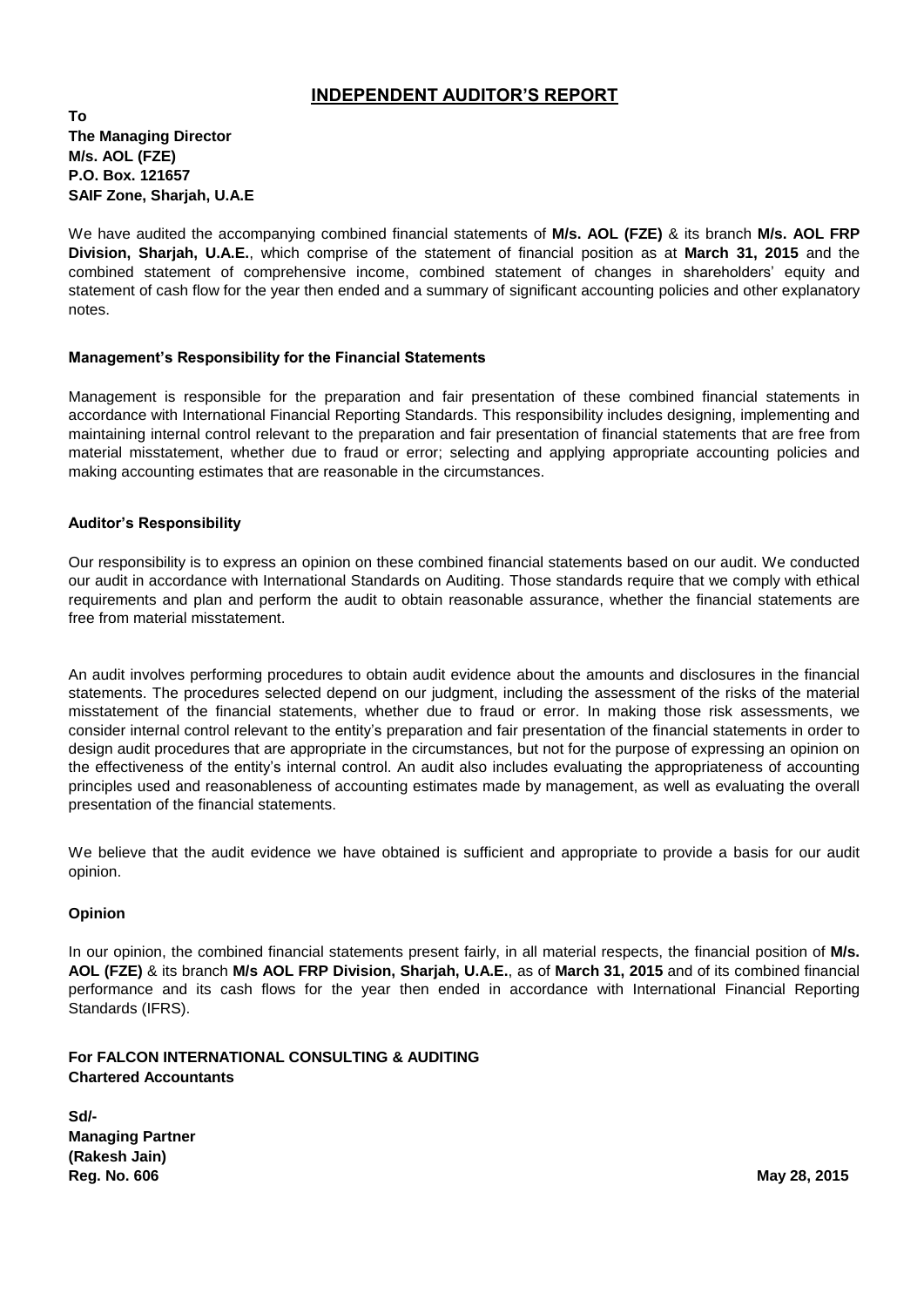# **AOL FZE BALANCE SHEET AS AT MARCH 31, 2015**

|                                                             | <b>Notes</b>        | 31-Mar-15<br><b>AED</b> | 31-Mar-14<br><b>AED</b> |
|-------------------------------------------------------------|---------------------|-------------------------|-------------------------|
| <b>Equity and liabilities</b><br><b>Shareholders' funds</b> |                     |                         |                         |
|                                                             |                     |                         |                         |
| Share capital                                               | 3<br>$\overline{4}$ | 87,900,000              | 44,250,000              |
| Reserves and surplus                                        |                     | (7, 335, 440)           | (2,863,646)             |
| <b>Non-current liabilities</b>                              |                     | 80,564,560              | 41,386,354              |
| Long-term borrowings                                        | 5                   | 8,221,073               | 5,907,090               |
| Long-term provisions                                        | 6                   | 598,553                 | 1,101,789               |
|                                                             |                     | 8,819,626               | 7,008,879               |
| <b>Current liabilities</b>                                  |                     |                         |                         |
| Trade payables                                              | 7                   | 815,669                 | 37,786                  |
| Other current liabilities                                   | $\overline{7}$      | 17,846,819              | 57,183,546              |
| Short-term provisions                                       | 6                   |                         |                         |
|                                                             |                     | 18,662,488              | 57,221,332              |
| <b>TOTAL</b>                                                |                     | 108,046,674             | 105,616,565             |
|                                                             |                     |                         |                         |
| <b>Assets</b>                                               |                     |                         |                         |
| <b>Non-current assets</b>                                   |                     |                         |                         |
| <b>Fixed assets</b>                                         |                     |                         |                         |
| Tangible assets                                             | 8                   | 17,315,797              | 2,181,630               |
| Capital work-in-progress                                    |                     |                         | 482,813                 |
| Non-current investments                                     | 9                   | 300,004                 | 300,000                 |
| Long-term loans and advances                                | 10                  | 34,326                  | 8,702,605               |
| Other non-current assets                                    | 11                  | 124,663                 |                         |
|                                                             |                     | 17,774,790              | 11,667,048              |
| <b>Current assets</b>                                       |                     |                         |                         |
| <b>Inventories</b>                                          | 12                  | 370,552                 | 201,556                 |
| Trade receivables                                           | 13                  | 21,950,684              | 24,036,862              |
| Cash and Cash equivalents                                   | 14                  | 242,006                 | 93,346                  |
| Short-term loans and advances                               | 10                  | 67,708,642              | 69,617,753              |
|                                                             |                     | 90,271,884              | 93,949,517              |
| <b>TOTAL</b>                                                |                     | 108,046,674             | 105,616,565             |

The accompanying notes form an integral part of these financial statements.

The report of the auditor is set out on page 1.

We confirm that we are responsible for these financial statements, including selecting the accounting We confirm policies and making the judgements underlying them. We confirm that we have made available all relevant accounting records and information for their compilation.

# **Approved by the Management on May 28, 2015**

# **For AOL (FZE)**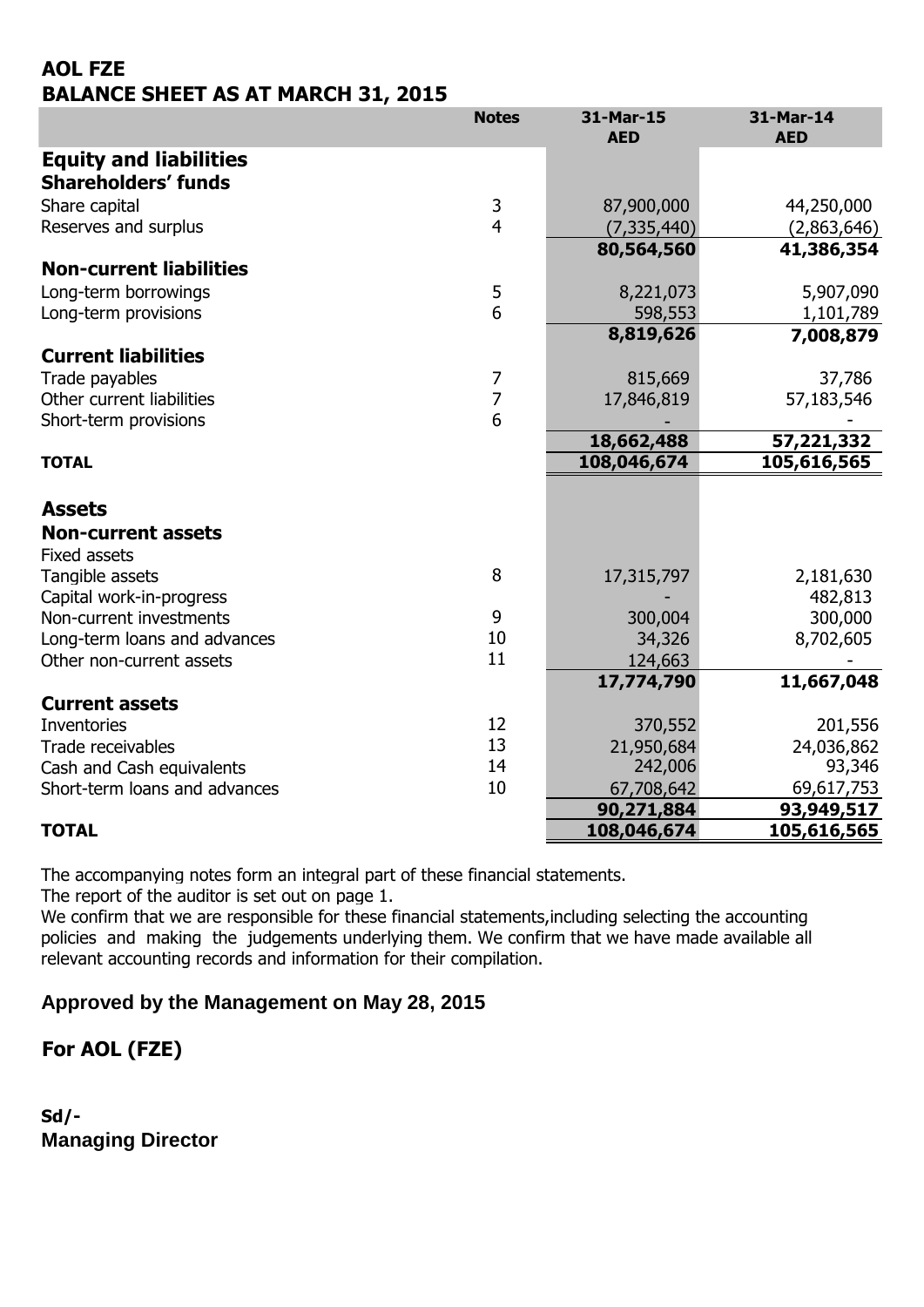# **AOL FZE STATEMENT OF PROFIT AND LOSS FOR THE YEAR ENDED MARCH 31, 2015**

|                                                                                             | <b>Notes</b> | 31-Mar-15<br><b>AED</b> | 31-Mar-14<br><b>AED</b> |
|---------------------------------------------------------------------------------------------|--------------|-------------------------|-------------------------|
| <b>Income</b>                                                                               |              |                         |                         |
| Revenue from operations (gross)                                                             | 15           | 5,049,578               | 11,158,597              |
| Total revenue (I)                                                                           |              | 5,049,578               | 11,158,597              |
| <b>Expenses</b>                                                                             |              |                         |                         |
| Cost of raw material and components consumed                                                | 16           | 2,465,763               |                         |
| Purchase of traded goods                                                                    | 17           | 443,510                 | 1,699,382               |
| (Increase)/ decrease in inventories of finished goods,<br>work-in-progress and traded goods | 18           | 12,998                  | 6,250,567               |
| Employee benefits expense                                                                   | 19           | 2,982,285               | 2,598,838               |
| Other expense                                                                               | 20           | 1,557,672               | 303,775                 |
| Total expense (II)                                                                          |              | 7,462,228               | 10,852,562              |
| Earnings before depreciation, amortization,                                                 |              |                         |                         |
| interest, exceptional items and tax (EBIDTA),                                               |              | (2,412,650)             | 306,035                 |
| $(I) - (II)$                                                                                |              |                         |                         |
| Depreciation and amortization expense                                                       | 21           | 541,934                 | 18,370                  |
| Finance costs                                                                               | 22           | 1,517,210               | 3,210,889               |
| <b>Profit for the year</b>                                                                  |              | (4,471,794)             | (2,923,224)             |

The accompanying notes form an integral part of these financial statements.

The report of the auditor is set out on page 1.

We confirm that we are responsible for these financial statements,including selecting the accounting policies and making the judgements underlying them. We confirm that we have made available all relevant accounting records and information for their compilation.

# **Approved by the Management on May 28, 2015**

# **For AOL (FZE)**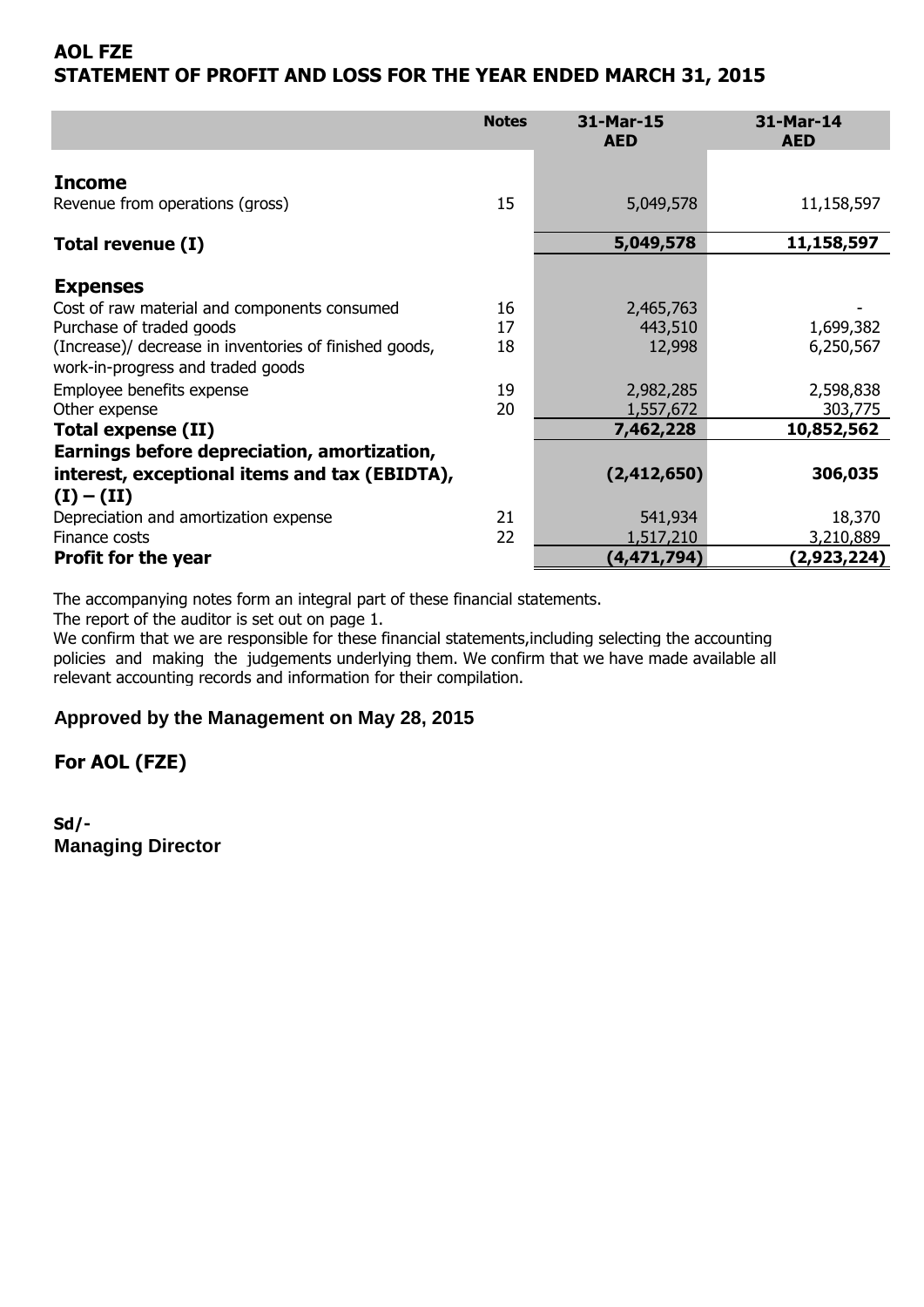# **AOL FZE CASH FLOW STATEMENT FOR THE YEAR ENDED MARCH 31, 2015**

|                                                                                                                                                                                                                        | 31-Mar-15<br><b>AED</b>                              | 31-Mar-14<br><b>AED</b>                                 |
|------------------------------------------------------------------------------------------------------------------------------------------------------------------------------------------------------------------------|------------------------------------------------------|---------------------------------------------------------|
| A. Cash flow from operating activities                                                                                                                                                                                 |                                                      |                                                         |
| Profit before tax                                                                                                                                                                                                      | (4,471,794)                                          | (2,923,224)                                             |
| <b>Profit before tax</b><br>Non-cash adjustment to reconcile profit before tax to net cash flows                                                                                                                       | (4,471,794)                                          | (2,923,224)                                             |
| Depreciation/ amortization on continuing operation                                                                                                                                                                     | 541,934                                              | 18,370                                                  |
| Finance costs                                                                                                                                                                                                          | 1,517,210                                            | 3,210,889                                               |
| Operating profit before working capital changes                                                                                                                                                                        | (2, 412, 650)                                        | 306,035                                                 |
| Movements in working capital :<br>Increase/ (decrease) in trade and other payables<br>Decrease / (increase) in trade receivables<br>Decrease / (increase) in inventories<br>Decrease / (increase) in other receivables | (39,062,080)<br>2,086,178<br>(168,996)<br>10,452,727 | (46, 104, 397)<br>1,603,893<br>6,250,567<br>(7,984,614) |
| Net cash flow from/ (used in) operating activities (A)                                                                                                                                                                 | (29, 104, 821)                                       | (45, 928, 516)                                          |
| <b>B. Cash flows from investing activities</b><br>Purchase of fixed assets, including CWIP<br>Proceeds from sale of fixed assets<br>Proceeds of non-current investments<br>Purchase/ Sale of non-current investments   | (15, 193, 288)<br>(4)                                | (2,682,813)                                             |
| Net cash flow from/ (used in) investing activities (B)                                                                                                                                                                 | (15, 193, 292)                                       | (2,682,813)                                             |
| C. Cash flows from financing activities<br>Proceeds from issuance of equity share capital<br>Payments of FCCBs redemption premium                                                                                      | 43,650,000                                           | 44,100,000                                              |
| Amount Trfd to Capex<br>Proceeds/(Repayment) of long-term borrowings<br>Balance of Profit & loss vested in the company                                                                                                 | 2,313,983                                            | 7,778,280                                               |
| Finance costs                                                                                                                                                                                                          | (1,517,210)                                          | (3,210,889)                                             |
| Net cash flow from/ (used in) in financing activities (C)                                                                                                                                                              | 44,446,773                                           | 48,667,391                                              |
| Net increase/(decrease) in cash and cash equivalents $(A+B+C)$                                                                                                                                                         | 148,660                                              | 56,062                                                  |
| Cash and cash equivalents at the beginning of the year                                                                                                                                                                 | 93,346                                               | 37,284                                                  |
| Cash and cash equivalents at the end of the year                                                                                                                                                                       | 242,006                                              | 93,346                                                  |
| <b>Components of cash and cash equivalents</b><br>Cash on hand                                                                                                                                                         |                                                      | 4,494                                                   |
| With banks- on current account                                                                                                                                                                                         | 242,006                                              | 88,852                                                  |
| Total cash and cash equivalents (note 14)                                                                                                                                                                              | 242,006                                              | 93,346                                                  |

The accompanying notes form an integral part of these financial statements.

The report of the auditor is set out on page 1.

We confirm that we are responsible for these financial statements,including selecting the accounting policies and making the judgements underlying them. We confirm that we have made available all relevant accounting records and information for their compilation.

# **Approved by the Management on May 28, 2015**

# **For AOL (FZE)**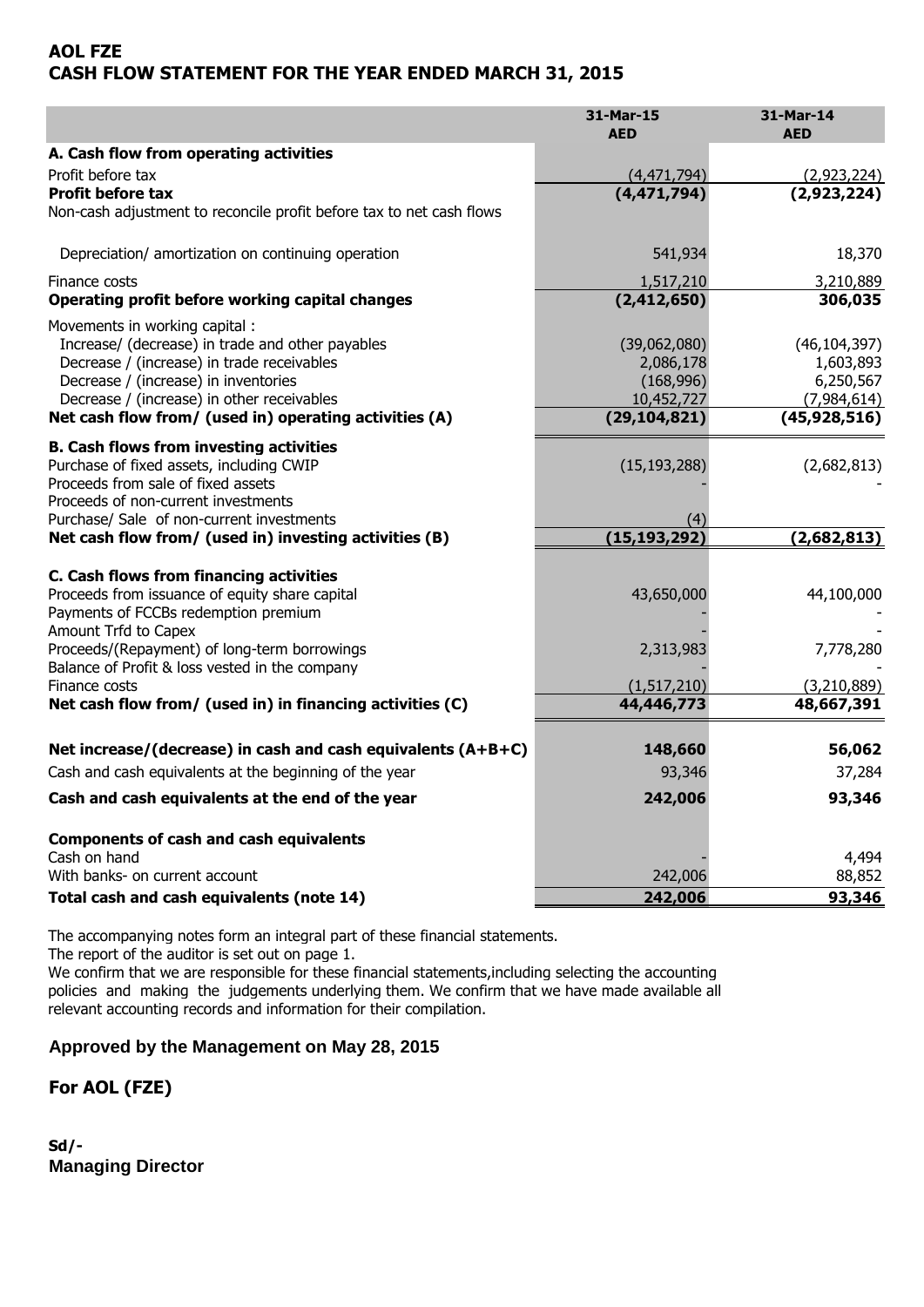## **AOL (FZE) SAIF ZONE, SHARJAH, U.A.E**

### **Notes to the combined Financial Statements for the year ended March 31, 2015**

#### 1. **LEGAL STATUS & BUSINESS ACTIVITIES**

These are the combined financial statements of **AOL (FZE)** and **AOL FRP DIVISION (Branch)** (hereinafter referred to as "Group").

- a) AOL (FZE) ("the Establishment") was registered with the Sharjah Airport International Free Zone, Sharjah-U.A.E (License no. 08437) as a Free Zone Establishment on August 17, 2010 and the license is valid up to August 16, 2015.
- b) AOL FRP Division (Branch) ("the Branch") was registered with the Jebel Ali Free Zone Authority, Dubai, UAE (Industrial License no. 139032 & commercial License no. 139033) as a branch of AOL (FZE) on September 05, 2013 and the license is valid up to September 04, 2015.
- c) The group is engaged in the activity of general trading, fiber optic cables & wires manufacturing and wires & cables trading.
- d) The management and control of the group is vested with the Manager Dr. Kailash Shanti Lal Choudhari (Indian national).
- e) The registered office address of the group is P. O. Box. 121657, Sharjah, United Arab Emirates.

#### f) **CAPITAL**

Authorised, issued and paid up capital of the group is AED 87,900,000 divided into 586 shares of AED 150,000 each fully paid and held by the shareholder as follows:

| SI No. Name of the Shareholder | <b>Nationality</b> | No. of the Shares | Value in AED | %   |
|--------------------------------|--------------------|-------------------|--------------|-----|
| M/s Aksh Optifibre Limited     | Indian Co.         | 586               | 87.900.000   | 100 |
|                                |                    | 586               | 87,900,000   | 100 |

During the year the share capital of the group was increased from AED 44,250,000 (295 share of AED 150,000) into 87,900,000 (586 shares of AED 150,000 each).

#### 2 **SIGNIFICANT ACCOUNTING POLICIES**

#### 2.1 **Basis of preparation**

The combined financial statements are prepared under the historical cost basis.

#### 2.2 **Basis of combination**

The combined financial statements includes the financial statements of **AOL (FZE)** and its branch **AOL FRP Division** as mentioned in Note No. 1. These financial statements have been combined on a line by line basis by adding together like items of assets, liabilities, equity, income and expenses. Intra group transactions have been eliminated.

The combined financial statements are prepared under the historical cost convention, and in accordance with International Financial Reporting Standards issued or adopted by the International Accounting Standards Board (IASB).The significant accounting policies adopted, and those have been consistently applied, are as follows:

#### 2.3 **Property, plant and equipment**

Property, plant and equipment are stated at cost less accumulated depreciation and impairment losses. The cost less estimated residual value, where material, is depreciated using the straight-line method over the estimated useful lives of the assets as follows:

| Building                 | 30 Years |
|--------------------------|----------|
| <b>Office Equipments</b> | 5 Years  |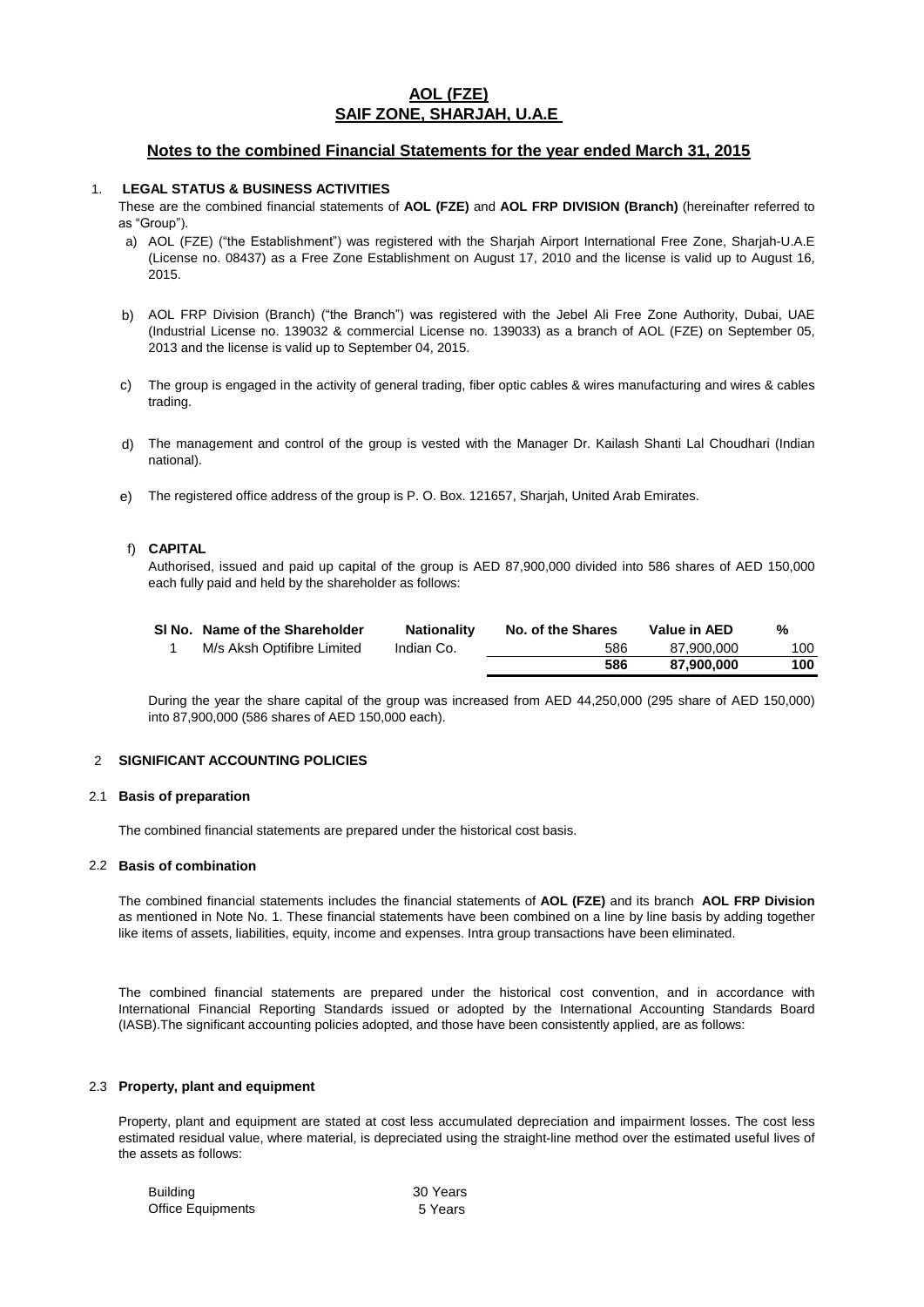| 15 Years |
|----------|
| 10 Years |
| 8 Years  |
| 3 Years  |
|          |

An assessment of residual values is undertaken at each balance sheet date and, where material, if there is a change in estimate, an appropriate adjustment is made to the depreciation charge.

#### 2.4 **Investment**

Investment in shares is measured at cost which represents the payment made till the balance sheet date. All gains or losses on sale of investment are recognized in the statement of income as and when they arise.

#### 2.5 **Employees Terminal Benefits**

Amount required to cover end of service indemnity at the balance sheet date are computed pursuant to Arab Emirates Federal Labour Law based on the employees' accumulated period of service and basic remuneration at the balance sheet date.

#### 2.6 **Revenue**

Revenue from sale of goods shall be recognized when all the following conditions have been satisfied:

- a) The Company has transferred to the buyer the significant risks and rewards of ownership of the goods;
- b) The Company retains neither continuing managerial involvement to the degree usually associated with ownership nor effective control over the goods sold;
- $_{\rm c)}$  The amount of revenue can be measured reliably;
- d) It is probable that the economic benefit associated with the transaction will flow to the company; and
- e) The cost incurred or to be incurred in respect of the transaction can be measured reliably.

#### 2.7 **Foreign Currency transactions**

Transactions in foreign currencies are translated into UAE Dirhams at the rate of exchange ruling on the date of the transactions.

Monetary assets and liabilities expressed in foreign currencies are translated into UAE Dirhams at the rate of exchange ruling at the balance sheet date.

Gains or losses resulting from foreign currency transactions are taken to the income statement.

#### 2.8 **Trade Receivables**

All the receivables are considered good and they are recoverable, necessary provisions are made for doubtful debts as and when they arises.

#### 2.9 **Trade Payables**

All trade payables stated at nominal value.

#### 2.10 **Inventories**

Inventories are stated at the lower of cost and net realizable value using weighted average cost method. Costs comprise direct material and, where applicable, direct labour costs and the overheads that have been incurred in bringing the inventories to their present location and condition. Net realizable value represents the estimated selling price less all estimated costs to completion and costs to disposal.

#### 2.11 **Cash and Cash Equivalents**

Cash and cash equivalents comprise cash, bank current accounts, and bank deposits free of encumbrance with a maturity date of three months or less from the date of deposit.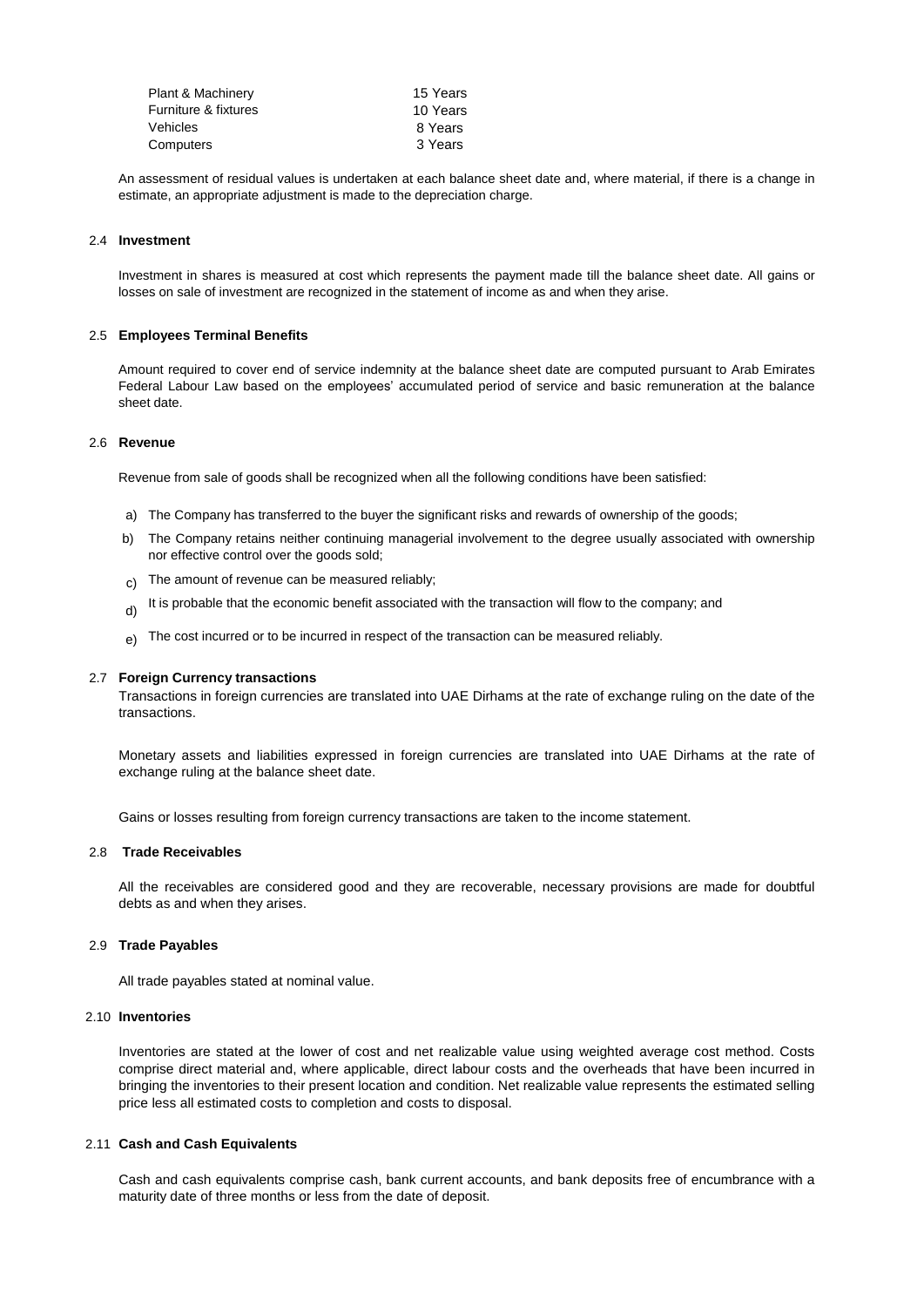#### 2.12 **Financial Instruments**

Financial assets and financial liabilities are recognized when, and only when, the company becomes a party to the contractual provisions of the instrument.

Financial assets are de-recognized when, and only when, the contractual rights to receive cash flows expire or when substantially all the risks and rewards of ownership have been transferred.

Financial liabilities are de-recognized when, and only when, they are extinguished, cancelled or expired.

Current and non-current financial assets that have fixed or determinable payments and for which there is no active market, which comprise cash and bank balances and loans and advances and stated at cost or, if the impact is material, at amortised cost using the effective interest method, less any write down for impairment losses plus reversals of impairment losses. Impairment losses and reversals thereof are recognized in the income statement.

Current and non-current financial liabilities, which comprise current and non-current bank borrowings, trade and other payables and shareholders' current accounts, are measured at cost or, if the impact is material, at amortised cost using the effective interest method.

#### 2.13 **Significant judgments and key assumptions**

The significant judgments made in applying accounting policies that have the most significant effect on the amounts recognized in the financial statements are as follows:

#### Impairment

At each balance sheet date, management conducts an assessment of property, plant, equipment and all financial assets to determine whether there are any indications that they may be impaired. In the absence of such indications, no further action is taken. If such indications do exist, an analysis of each asset is undertaken to determine its net recoverable amount and, if this is below its carrying amount, a provision is made. In the case of loans and receivables, if an amount is deemed irrecoverable, it is written off to the income statement or, if previously a provision was made, it is written off against the provision. Reversals of provisions against loans and receivables are made to the extent of the related amounts being recovered.

Key assumptions made concerning the future and other key sources of estimation uncertainty at the balance sheet date that have a significant risk of causing a material adjustment to the carrying amounts of assets and liabilities within the next financial year, are as follows:

#### *Doubtful Debt Provisions*

Management regularly undertakes a review of the amounts of loans and advances and trade receivables owed to the Company from third parties and assess the likelihood of non-recovery. Such assessment is based upon the age of the debts, historic recovery rates and assessed creditworthiness of the debtor. Based on the assessment assumptions are made as to the level of Provisions required.

#### *Impairment*

Assessments of net recoverable amounts of property, plant, equipment and all financial assets other than loans and trade receivables (see above) are based on assumptions regarding future cash flows expected to be received from the related assets.

#### *Staff end-of-service gratuity*

The company computes the provision for the liability to staff end-of-service gratuity stated at AED 598,553 (P.Y. AED 1,101,789), assuming that all employees were to leave as of the balance sheet date. The management is of the opinion that no significant difference would have arisen had the liability been calculated on an actuarial basis as salary inflation and discount rates are likely to have approximately equal and opposite affects.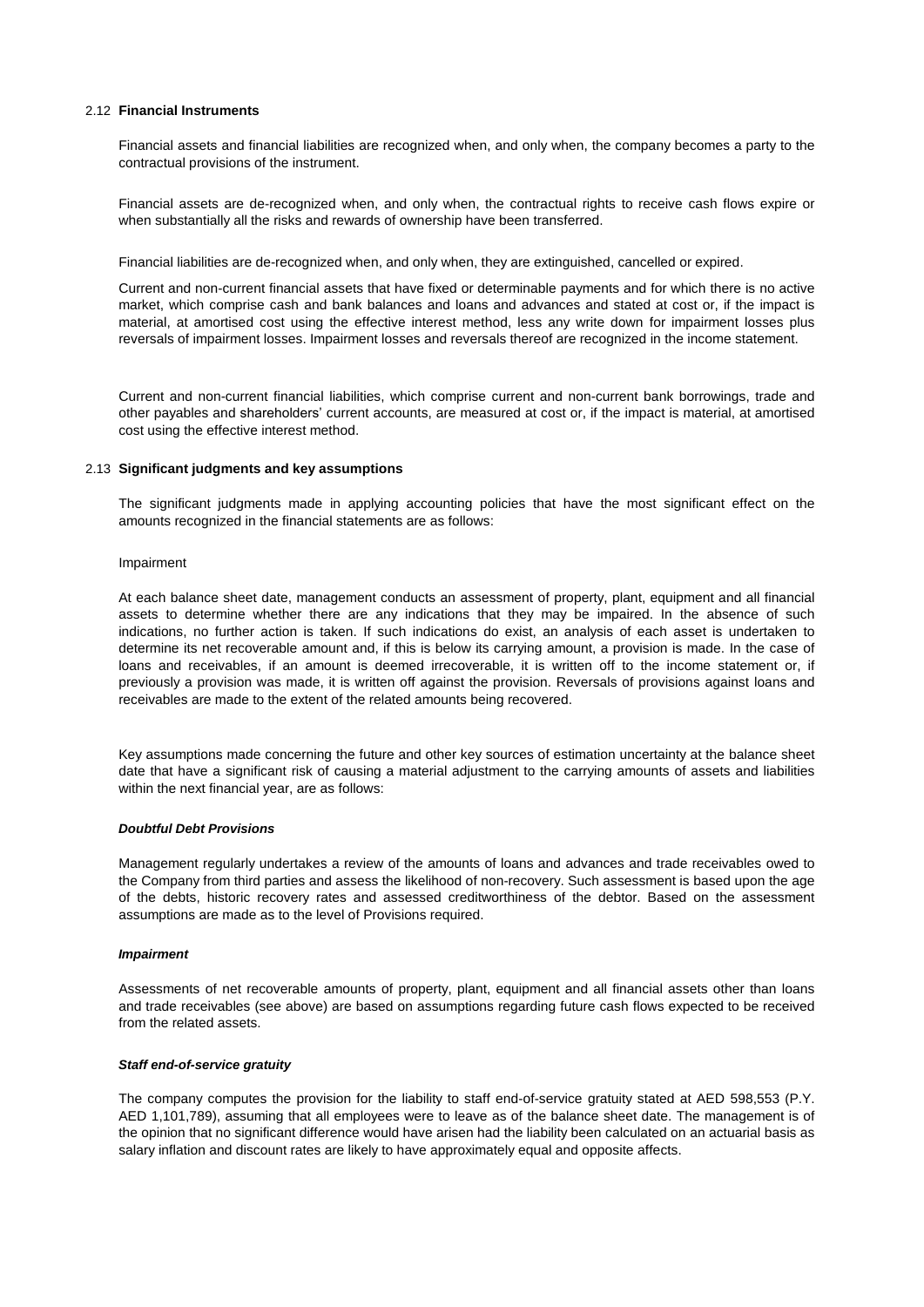# **AOL FZE**

Notes to financial statements for the year ended 31 March 2015

#### **3. Share capital**

|                                                                                          | 31-Mar-15<br><b>AED</b> | 31-Mar-14<br><b>AED</b> |
|------------------------------------------------------------------------------------------|-------------------------|-------------------------|
| <b>Shares Capital</b><br>586 (31 March 2014: 295) Equity Shares of<br>AED.150,000/- each | 87,900,000              | 44,250,000              |
|                                                                                          | 87,900,000              | 44,250,000              |

#### **Reconciliation of the shares outstanding at the beginning and at the end of the reporting period**

#### **Equity shares**

|                                         |     | 31-Mar-15 |            | 31-Mar-14 |            |
|-----------------------------------------|-----|-----------|------------|-----------|------------|
|                                         | No. |           | <b>AED</b> | No.       | <b>AED</b> |
| At the beginning of the year            |     | 295       | 44,250,000 |           | 150.000    |
| Add:                                    |     |           |            |           |            |
| - Issued pursuant to conversion of Loan |     | 291       | 43,650,000 | 294       | 44,100,000 |
| Outstanding at the end of the year      |     | 586       | 87,900,000 | 295       | 44,250,000 |

#### **4. Reserves and surplus**

|                                                                 | 31-Mar-15<br><b>AED</b>    | 31-Mar-14<br><b>AED</b> |
|-----------------------------------------------------------------|----------------------------|-------------------------|
| Surplus/ (deficit) in the statement of profit and<br>loss       |                            |                         |
| Balance as per last financial statements<br>Profit for the year | (2,863,646)<br>(4,471,794) | 59,578<br>(2,923,224)   |
| Net Deficit in the statement of profit and loss                 | (7,335,440)                | (2,863,646)             |

#### **5. Long-term borrowings**

|                                                 | <b>Non-current</b>      |                         | <b>Current</b>          |                          |
|-------------------------------------------------|-------------------------|-------------------------|-------------------------|--------------------------|
|                                                 | 31-Mar-15<br><b>AED</b> | 31-Mar-14<br><b>AED</b> | 31-Mar-15<br><b>AED</b> | 31-Mar-14<br><b>AED</b>  |
| <b>Term Loans</b>                               |                         |                         |                         |                          |
| <b>Secured Loans</b>                            |                         |                         |                         |                          |
| Term Loan from Bank of Baroda                   | 8,036,496               | 5,907,090               | 2,495,600               | 1,871,190                |
| Car Loan from Bank of Baroda                    | 102,835                 |                         | 39,874                  | $\overline{\phantom{a}}$ |
| Emirates Islamic Bank-Car Loan                  | 81,742                  |                         | 26,006                  | -                        |
| Amount disclosed under the head "other current" |                         |                         | (2,561,480)             | (1,871,190)              |
| liabilities" (note 7)                           |                         |                         |                         |                          |
|                                                 | 8,221,073               | 5,907,090               |                         |                          |

1 Term Loan from Bank of Baroda are secured by way of charge on fixed assests of the Company, personal guarantee of Dr. Kailash S. Choudhari and Corporate Guarantee of M/s Aksh Optifibre Limited.

2. Secured Car loan taken from Bank of Baroda against the hypothecation of Car.

3. Secured Car loan taken from Emirates Islamic Bank against the hypothecation of Car.

#### **6. Provisions**

|                                               | Long-term               |                         | Short-term              |                          |
|-----------------------------------------------|-------------------------|-------------------------|-------------------------|--------------------------|
|                                               | 31-Mar-15<br><b>AED</b> | 31-Mar-14<br><b>AED</b> | 31-Mar-15<br><b>AED</b> | 31-Mar-14<br><b>AED</b>  |
| Provision for Gratuity & Compensated Absences | 598,553                 | 1,101,789               |                         | -                        |
|                                               | 598,553                 | 1,101,789               |                         | $\overline{\phantom{a}}$ |

#### **7.Other current liabilities**

|                                                        | 31-Mar-15<br><b>AED</b> | 31-Mar-14<br><b>AED</b> |
|--------------------------------------------------------|-------------------------|-------------------------|
| Trade payables (including acceptances)                 | 815,669                 | 37,786                  |
| <b>Other liabilities</b>                               |                         |                         |
| Current maturities of long term debt (Refer Note No 5) | 2,561,480               | 1,871,190               |
| Other current liabilities                              | 15,285,339              | 55,312,356              |
|                                                        | 17,846,819              | 57,183,546              |
|                                                        | 18,662,488              | 57,221,332              |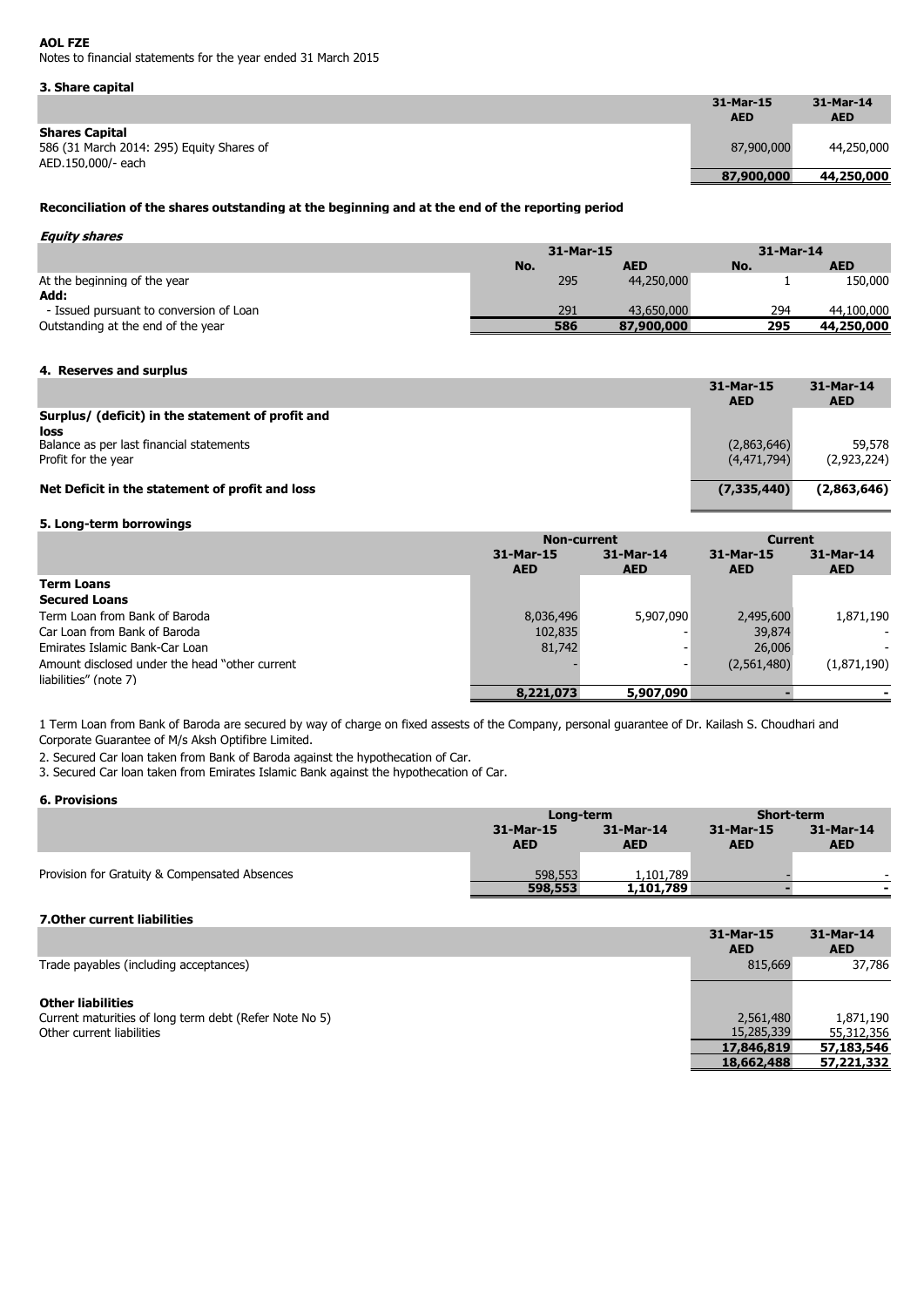# **AOL FZE**

**Notes to financial statements for the year ended 31 March 2015**

# **8. Tangible assets**

|                                                    |                 |                             |                               |                  |                             |                        | <b>ALD</b>   |
|----------------------------------------------------|-----------------|-----------------------------|-------------------------------|------------------|-----------------------------|------------------------|--------------|
|                                                    | <b>Building</b> | Plant &<br><b>Machinery</b> | <b>Furniture</b><br>& Fixture | <b>Vehichles</b> | <b>Office</b><br>equipments | Computers /<br>Laptops | <b>Total</b> |
| <b>Cost or valuation</b><br><b>At 1 April 2013</b> |                 |                             |                               |                  |                             |                        |              |
| <b>Additions</b><br>Disposals / adjustments        | 2,200,000       |                             |                               |                  |                             |                        | 2,200,000    |
| At 31 March 2014                                   | 2,200,000       |                             |                               |                  | $\qquad \qquad -$           |                        | 2,200,000    |
| <b>Additions</b><br>Disposals / adjustments        | 781,302         | 14,520,374                  | 15,415                        | 333,149          | 20,764                      | 5,097                  | 15,676,101   |
| At 31 March 2015                                   | 2,981,302       | 14,520,374                  | 15,415                        | 333,149          | 20,764                      | 5,097                  | 17,876,101   |
| <b>Depreciation</b>                                |                 |                             |                               |                  |                             |                        |              |
| <b>At 1 April 2013</b>                             |                 |                             |                               |                  |                             |                        |              |
| Charge for the year                                | 18,370          |                             |                               |                  |                             |                        | 18,370       |
| Disposals / adjustments                            |                 |                             |                               |                  |                             |                        |              |
| At 31 March 2014                                   | 18,370          |                             |                               |                  |                             | Ξ.                     | 18,370       |
| Charge for the year                                | 32,897          | 498,602                     | 1,103                         | 7,733            | 724                         | 875                    | 541,934      |
| Disposals / adjustments                            |                 |                             |                               |                  |                             |                        |              |
| At 31 March 2015                                   | 51,267          | 498,602                     | 1,103                         | 7,733            | 724                         | 875                    | 560,304      |
| <b>Net Block</b>                                   |                 |                             |                               |                  |                             |                        |              |
| At 31 March 2014                                   | 2,181,630       |                             |                               |                  | $\blacksquare$              |                        | 2,181,630    |
| At 31 March 2015                                   | 2,930,035       | 14,021,772                  | 14,312                        | 325,416          | 20,040                      | 4,222                  | 17,315,797   |

**AED**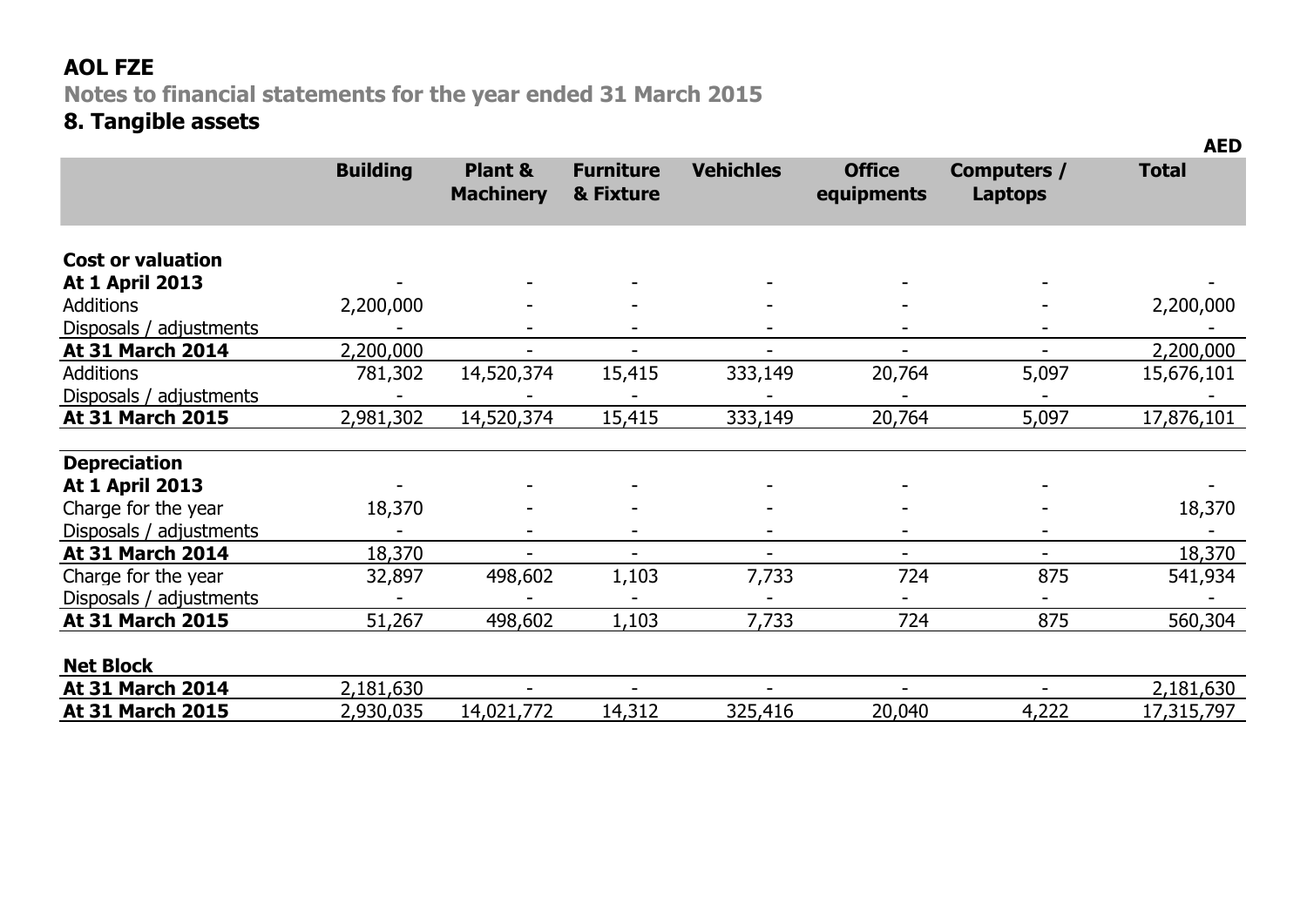#### **AOL FZE** Notes to financial statements for the year ended 31 March 2015

#### **9.Non-current investments**

|                                                            | 31-Mar-15<br><b>AED</b> | 31-Mar-14<br><b>AED</b> |
|------------------------------------------------------------|-------------------------|-------------------------|
| Trade investments (valued at cost unless stated otherwise) |                         |                         |
| Investment in subsidiaries                                 |                         |                         |
| Unauoted equity instruments                                |                         |                         |
| Investment in Eminent One Ventures Limited                 |                         |                         |
| 1 Equity Share of AED 3.67 (rounded off to AED 4)          |                         |                         |
| Investment in AOL Projects JLT                             |                         |                         |
| 300 Equity Shares of AED 100 each (31 March 2014:          | 300,000                 | 300,000                 |
| 300 Equity Shares of AED 100 each)                         |                         |                         |
|                                                            | 300.004                 | 300,000                 |

### **10.Loans and advances (Unsecured, considered good unless stated otherwise)**

|                                                          | <b>Non-current</b>      |                         | <b>Current</b>   |                         |
|----------------------------------------------------------|-------------------------|-------------------------|------------------|-------------------------|
|                                                          | 31-Mar-15<br><b>AED</b> | 31-Mar-14<br><b>AED</b> | 31-Mar-15<br>AED | 31-Mar-14<br><b>AED</b> |
| Capital advances<br>Advances recoverable in cash or kind | 34,326                  | 8,702,605               | 67,708,642       | 69,617,753              |
| <b>Total</b>                                             | 34,326                  | 8,702,605               | 67,708,642       | 69,617,753              |

#### **11. Other assets**

|                    | Non-current             |                         | <b>Current</b>          |                         |
|--------------------|-------------------------|-------------------------|-------------------------|-------------------------|
|                    | 31-Mar-15<br><b>AED</b> | 31-Mar-14<br><b>AED</b> | 31-Mar-15<br><b>AED</b> | 31-Mar-14<br><b>AED</b> |
| LC Margin with BOB | 124,663                 |                         |                         |                         |
|                    | 124,663                 |                         |                         |                         |

### **12.Inventories (valued at lower of cost and net realizable value)**

|      |                               | 31-Mar-15<br><b>AED</b> | 31-Mar-14<br><b>AED</b>  |
|------|-------------------------------|-------------------------|--------------------------|
|      | Finished Goods & Traded Goods |                         | 201,556                  |
|      | Raw Material                  | 181,994                 | $\overline{\phantom{0}}$ |
| iii) | Semi Finished Goods           | 188,558                 | $\overline{\phantom{0}}$ |
|      |                               |                         |                          |
|      |                               | 370,552                 | 201,556                  |

### **13.Trade receivables**

|                                                        | <b>Non-current</b>      |                         | <b>Current</b>          |                         |
|--------------------------------------------------------|-------------------------|-------------------------|-------------------------|-------------------------|
|                                                        | 31-Mar-15<br><b>AED</b> | 31-Mar-14<br><b>AED</b> | 31-Mar-15<br><b>AED</b> | 31-Mar-14<br><b>AED</b> |
| Unsecured, considered good unless stated               |                         |                         |                         |                         |
| otherwise                                              |                         |                         |                         |                         |
| Outstanding for a period exceeding six months from the |                         |                         | 20,485,641              | 24,036,862              |
| date they are due for payment                          |                         |                         |                         |                         |
| Other receivables                                      | -                       |                         | 1,465,043               |                         |
|                                                        |                         |                         | 21,950,684              | 24,036,862              |

| 14. Cash and cash equivalents                            |                         |                         |                         |                         |
|----------------------------------------------------------|-------------------------|-------------------------|-------------------------|-------------------------|
|                                                          |                         | <b>Non-current</b>      |                         | <b>Current</b>          |
|                                                          | 31-Mar-15<br><b>AED</b> | 31-Mar-14<br><b>AED</b> | 31-Mar-15<br><b>AED</b> | 31-Mar-14<br><b>AED</b> |
| Cash and cash equivalents<br><b>Balances with banks:</b> |                         |                         |                         |                         |
| $-$ On current accounts                                  |                         |                         | 242,006                 | 88,852                  |
| Cash on hand                                             |                         |                         |                         | 4,494                   |
|                                                          |                         |                         | 242,006                 | 93,346                  |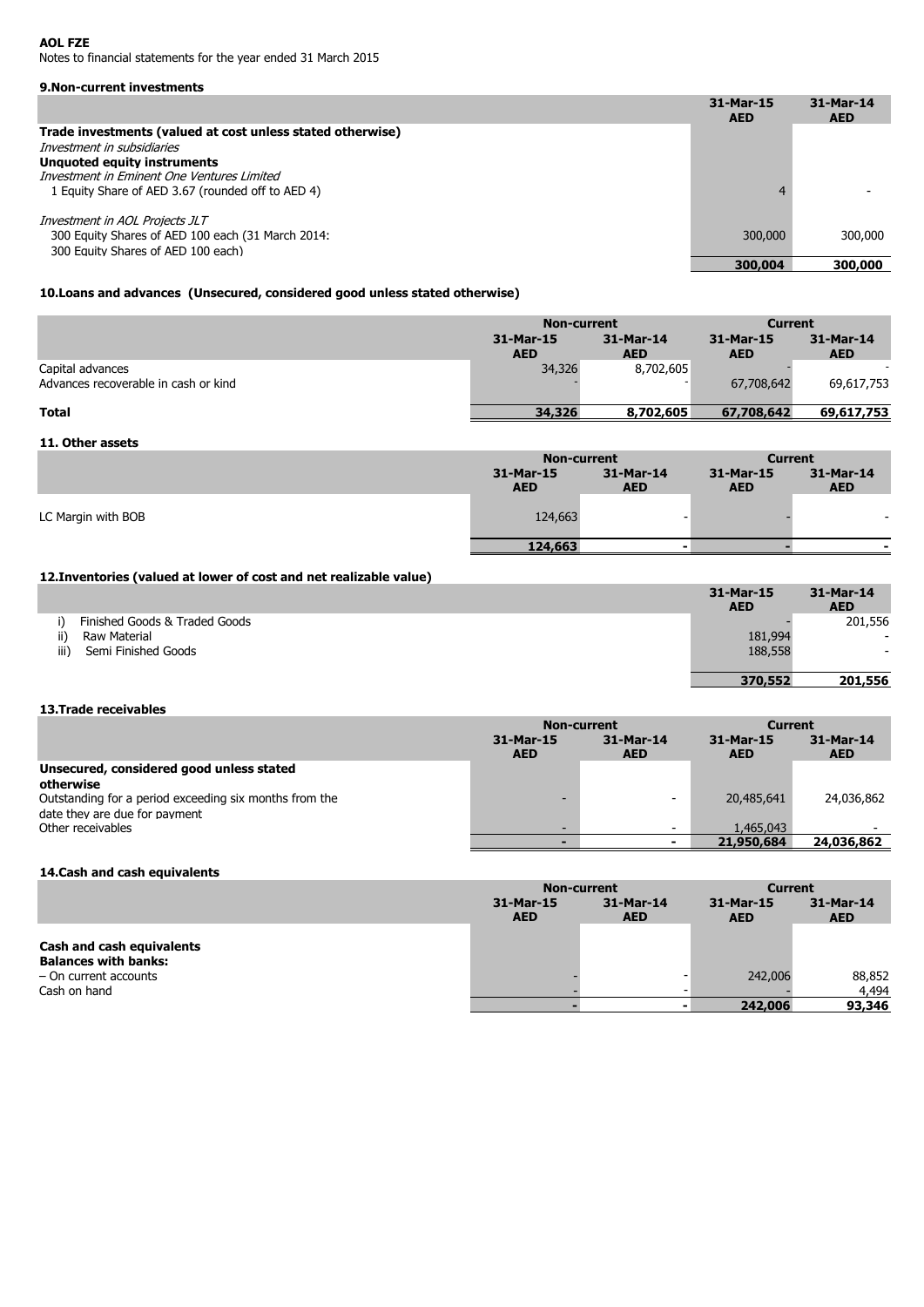# **AOL FZE Notes to financial statements for the Year ended 31 March 2015**

# **15.Revenue from operations Year Ended Year Ended**

| 19. Revenue Trom Operations    | rcar Lilucu             | Tai Filaca              |
|--------------------------------|-------------------------|-------------------------|
|                                | 31-Mar-15<br><b>AED</b> | 31-Mar-14<br><b>AED</b> |
| <b>Revenue from operations</b> |                         |                         |
| Sale of products               |                         |                         |
| - Finished goods               | 3,757,676               | 10,939,316              |
| - Traded goods                 | 1,106,418               |                         |
| Sale of services               | 148,327                 | 219,281                 |
| Other operating revenue        |                         |                         |
| Scrap sales                    | 7,248                   |                         |
| <b>Exchange Fluctuation</b>    | 29,909                  |                         |
| <b>Revenue from operations</b> | 5,049,578               | 11,158,597              |
|                                |                         |                         |

# **16. Cost of raw material and components consumed**

|                                              | 31-Mar-15  | 31-Mar-14  |
|----------------------------------------------|------------|------------|
|                                              | <b>AED</b> | <b>AED</b> |
| Inventory at the beginning of the year       |            |            |
| Add: Purchases                               | 2,647,757  |            |
|                                              | 2,647,757  |            |
| Less: inventory at the end of the year       | 181,994    |            |
| Cost of raw material and components consumed | 2,465,763  |            |

# **17.Details of purchase of traded goods**

|                            | 31-Mar-15  | 31-Mar-14  |
|----------------------------|------------|------------|
|                            | <b>AED</b> | <b>AED</b> |
| Telecom & electronic items | 443,510    | 1,699,382  |
|                            | 443,510    | 1,699,382  |

# **18.(Increase)/ decrease in inventories**

|                                          | (Increase)/     |            |            |
|------------------------------------------|-----------------|------------|------------|
|                                          | <b>Decrease</b> | 31-Mar-15  | 31-Mar-14  |
|                                          | <b>AED</b>      | <b>AED</b> | <b>AED</b> |
| Inventories at the end of the year       |                 |            |            |
| Finished/Traded Goods                    | 201,556         |            | 201,556    |
| Semi Finished Goods                      | (188, 558)      | 188,558    |            |
|                                          | 12,998          | 188,558    | 201,556    |
| Inventories at the beginning of the year |                 |            |            |
| Finished/Traded Goods                    | 6,250,567       | 201,556    | 6,452,123  |
| Semi Finished Goods                      |                 |            |            |
|                                          | 6,250,567       | 201,556    | 6,452,123  |
|                                          | 6,237,569       | 12,998     | 6,250,567  |

# **19.Employee benefits expense**

|                           | 31-Mar-15  | 31-Mar-14  |
|---------------------------|------------|------------|
|                           | <b>AED</b> | <b>AED</b> |
| Salaries, wages and bonus | 2,845,188  | 2,322,339  |
| Gratuity                  | 12,199     | 271,020    |
| Staff welfare expenses    | 124,898    | 5,479      |
|                           | 2,982,285  | 2,598,838  |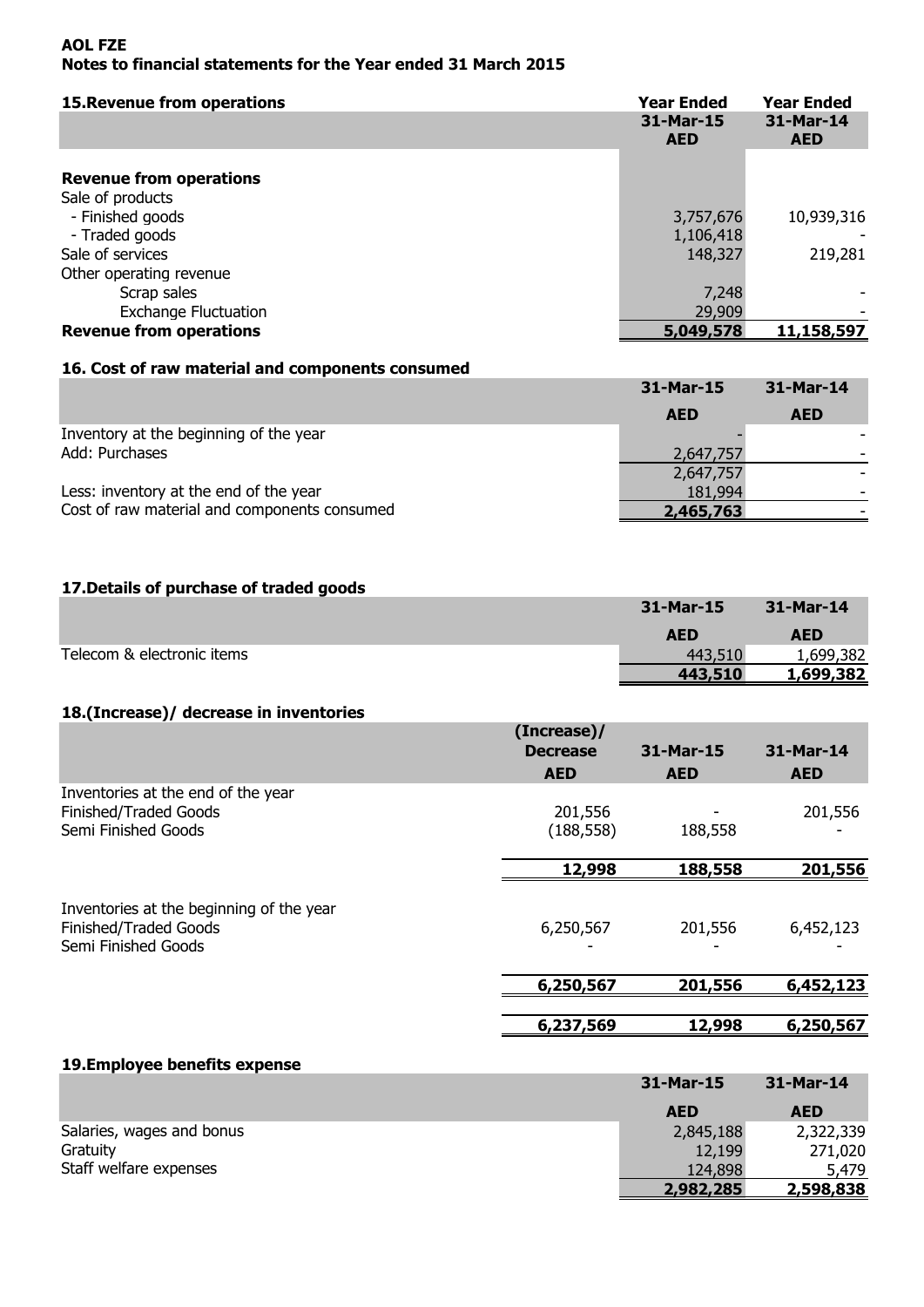# **AOL FZE Notes to financial statements for the Year ended 31 March 2015 20.Other expenses**

|                                  | 31-Mar-15  | 31-Mar-14  |
|----------------------------------|------------|------------|
|                                  | <b>AED</b> | <b>AED</b> |
| Consumption of stores and spares | 140,515    |            |
| Packing Material Consumed        | 351,888    |            |
| Power & Fuel                     | 199,176    |            |
| Travelling & Conveyance          | 117,583    | 101,522    |
| Postage & Telephone              | 14,362     | 2,250      |
| Insurance                        | 35,017     | 3,600      |
| Rent                             | 196,518    | 15,249     |
| Professional & Legal Expenses    | 62,000     | 53,510     |
| Repair & Maintenance             |            |            |
| - Plant & Machinery              | 10,523     |            |
| - Others                         | 32,870     |            |
| Marketing & Service Charges      | 104,802    |            |
| Freight & Cartage (Outward)      | 120,162    |            |
| Auditors' Remuneration           | 12,000     | 12,000     |
| <b>Other Expenses</b>            | 160,256    | 115,644    |
|                                  | 1,557,672  | 303,775    |

# **21.Depreciation and amortization expense**

| ELIP OPT OUR GUYT MITH MITHT GENGENT UAPOITS | 31-Mar-15  | 31-Mar-14  |
|----------------------------------------------|------------|------------|
|                                              | <b>AED</b> | <b>AED</b> |
| Depreciation of tangible assets              | 541,934    | 18,370     |
|                                              | 541,934    | 18,370     |

# **22.Finance costs**

|                     | 31-Mar-15  | 31-Mar-14  |
|---------------------|------------|------------|
|                     | <b>AED</b> | <b>AED</b> |
| Interest            | 1,475,646  | 3,194,584  |
| <b>Bank Charges</b> | 41,564     | 16,305     |
|                     | 1,517,210  | 3,210,889  |